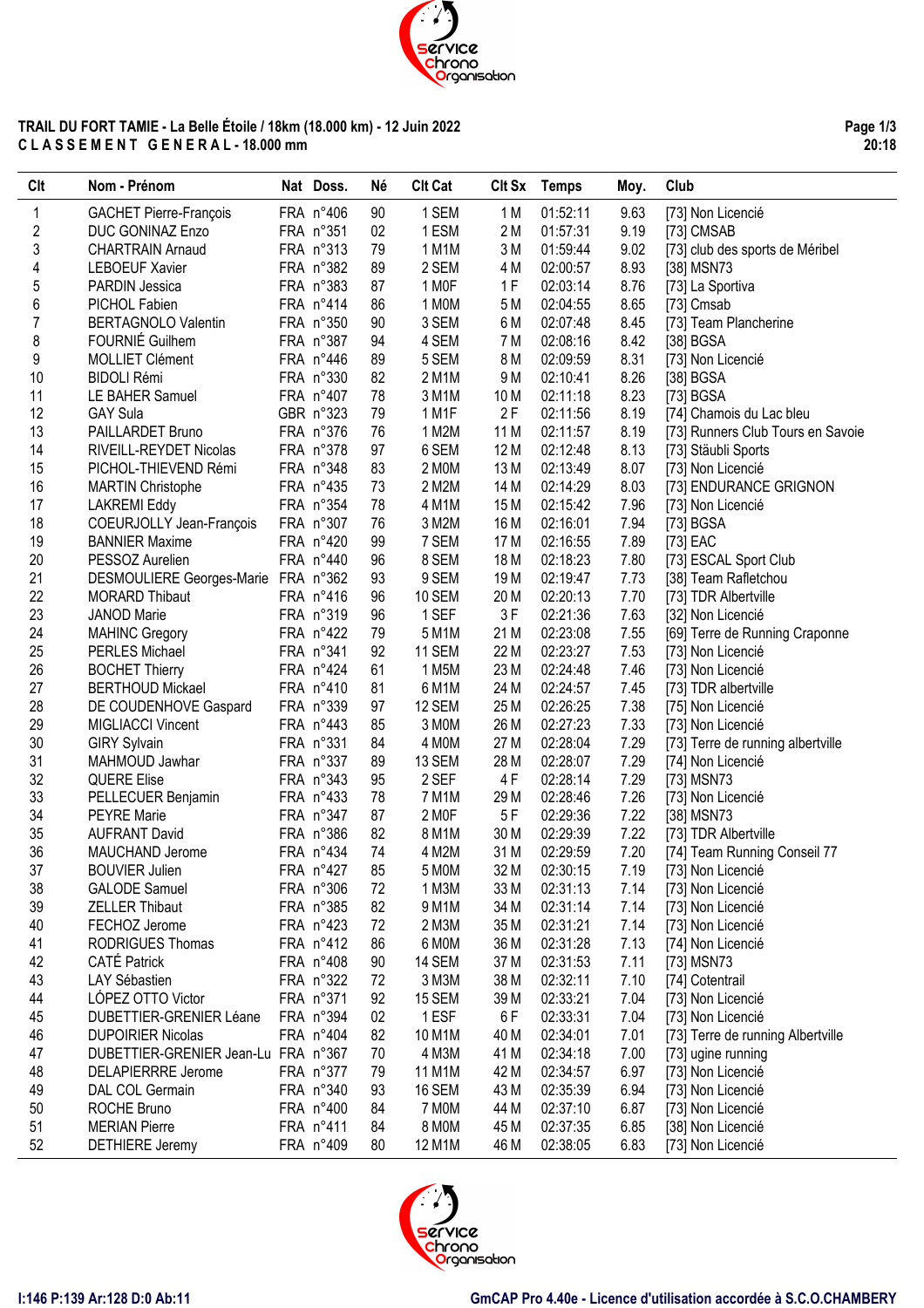

# **TRAIL DU FORT TAMIE - La Belle Étoile / 18km (18.000 km) - 12 Juin 2022 C L A S S E M E N T G E N E R A L - 18.000 mm**

| <b>CIt</b> | Nom - Prénom                          | Nat Doss.          | Né | <b>Clt Cat</b> |      | Clt Sx Temps | Moy. | Club                                          |
|------------|---------------------------------------|--------------------|----|----------------|------|--------------|------|-----------------------------------------------|
| 53         | <b>TANTOT Olivier</b>                 | FRA n°399          | 80 | 13 M1M         | 47 M | 02:38:53     | 6.80 | [38] Non Licencié                             |
| 54         | <b>CONRADS Christoph</b>              | DEU n°428          | 87 | 9 M0M          | 48 M | 02:39:03     | 6.79 | [38] Non Licencié                             |
| 55         | <b>MONNOT Cédric</b>                  | FRA n°353          | 84 | 10 MOM         | 49 M | 02:39:05     | 6.79 | [73] Non Licencié                             |
| 56         | JACQUEMART Sylvain                    | FRA n°355          | 02 | 2 ESM          | 50 M | 02:39:06     | 6.79 | [73] Non Licencié                             |
| 57         | <b>BERNARDON Emilien</b>              | FRA n°342          | 86 | 11 M0M         | 51 M | 02:40:43     | 6.72 | [73] MSN73                                    |
| 58         | DESMOULIERE Jean                      | FRA n°361          | 81 | 14 M1M         | 52 M | 02:40:43     | 6.72 | [73] Non Licencié                             |
| 59         | <b>BOUCHAGE Josselin</b>              | FRA n°305          | 01 | 3 ESM          | 53 M | 02:40:54     | 6.71 | [73] Non Licencié                             |
| 60         | <b>BAZAUD Valérie</b>                 | FRA n°321          | 83 | 3 MOF          | 7 F  | 02:42:13     | 6.66 | [73] MSN73                                    |
| 61         | <b>ROBERT Nicolas</b>                 | FRA n°388          | 84 | 12 MOM         | 54 M | 02:43:01     | 6.63 | [73] Non Licencié                             |
| 62         | <b>BRES Dylan</b>                     | FRA n°401          | 94 | 17 SEM         | 55 M | 02:43:11     | 6.62 | [73] Non Licencié                             |
| 63         | LOEUILLIEUX Aubin                     | FRA n°320          | 96 | 18 SEM         | 56 M | 02:43:24     | 6.61 | [73] Tarentrail                               |
| 64         | <b>MAGISSON Eric</b>                  | FRA n°336          | 54 | 1 M6M          | 57 M | 02:43:35     | 6.60 | [73] ENDURANCE GRIGNON                        |
| 65         | <b>BRIDOT Marc</b>                    | FRA n°413          | 88 | 19 SEM         | 58 M | 02:43:55     | 6.59 | [74] Non Licencié                             |
| 66         | VINCENZI Sébastien                    | FRA n°357          | 85 | 13 MOM         | 59 M | 02:44:20     | 6.57 | [73] Non Licencié                             |
| 67         | <b>DIJOUD Alexis</b>                  | FRA n°370          | 83 | 14 M0M         | 60 M | 02:44:59     | 6.55 | [74] Non Licencié                             |
| 68         | <b>LAGACHE Manuel</b>                 | FRA n°426          | 66 | 1 M4M          | 61 M | 02:47:43     | 6.44 | [73] MSN73                                    |
| 69         | <b>MAILLAND Anneflore</b>             | FRA n°405          | 95 | 3 SEF          | 8 F  | 02:47:44     | 6.44 | [73] Non Licencié                             |
| 70         | <b>GLAIRON MONDET Michel</b>          | FRA $n^{\circ}432$ | 59 | 2 M5M          | 62 M | 02:48:16     | 6.42 | [73] Non Licencié                             |
| 71         | <b>VALLET Julie</b>                   | FRA n°318          | 76 | 1 M2F          | 9F   | 02:48:26     | 6.41 | [73] MSN73                                    |
| 72         | CHALUMEAU David                       | FRA n°436          | 71 | 5 M3M          | 63 M | 02:48:52     | 6.40 | [74] Non Licencié                             |
| 73         | <b>GAILLARD Violaine</b>              | FRA n°329          | 70 | 1 M3F          | 10F  | 02:50:45     | 6.33 | [73] MSN73                                    |
| 74         | <b>MEYER Pauline</b>                  | FRA n°398          | 95 | 4 SEF          | 11F  | 02:51:06     | 6.31 | [68] Non Licencié                             |
| 75         | <b>GURY Muriel</b>                    | FRA n°384          | 70 | 2 M3F          | 12F  | 02:51:22     | 6.30 | [73] ENDURANCE GRIGNON                        |
| 76         | <b>MOUGIN Eric</b>                    | FRA n°373          | 83 | 15 M0M         | 64 M | 02:51:41     | 6.29 | [38] Non Licencié                             |
| 77         | <b>BOURDEAU Alexandre</b>             | FRA n°359          | 80 | 15 M1M         | 65 M | 02:53:26     | 6.23 | [73] Non Licencié                             |
| 78         | DEVILLE-CAVELLIN Christophe FRA n°429 |                    | 65 | 2 M4M          | 66 M | 02:53:26     | 6.23 | [73] Non Licencié                             |
| 79         | PECORARO Pascal                       | FRA n°346          | 73 | 5 M2M          | 67 M | 02:53:52     | 6.21 | [74] Non Licencié                             |
| 80         | FERDINAND Gontran                     | FRA n°301          | 84 | 16 M0M         | 68 M | 02:54:19     | 6.20 | [73] Non Licencié                             |
| 81         | <b>BEAUCHEF Laurent</b>               | FRA n°356          | 71 | 6 M3M          | 69 M | 02:55:49     | 6.14 | [73] Albertville tarentaise triathlon         |
| 82         | <b>COROUGE Guillaume</b>              | FRA n°444          | 91 | 20 SEM         | 70 M | 02:55:52     | 6.14 | [73] Non Licencié                             |
| 83         | <b>DELAPIERRE Nicolas</b>             | FRA n°431          | 81 | 16 M1M         | 71 M | 02:56:59     | 6.10 | [73] Non Licencié                             |
| 84         | <b>DALLE Boris</b>                    | FRA n°365          | 86 | 17 M0M         | 72 M | 02:57:17     | 6.09 | [74] Stäubli Sport                            |
| 85         | <b>ROGER Delphine</b>                 | FRA n°360          | 86 | 4 MOF          | 13F  | 02:57:41     | 6.08 | [73] MSN73                                    |
| 86         | <b>THEVENOT Gilles</b>                | FRA n°315          | 68 | 7 M3M          | 73 M | 02:58:57     | 6.04 | [73] TDR Albertville                          |
| 87         | AZAIS Jonathan                        | FRA n°372          | 86 | 18 M0M         | 74 M | 02:59:08     | 6.03 | [73] Non Licencié                             |
| 88         | <b>DEBON Vincent</b>                  | FRA n°391          | 59 | 3 M5M          | 75 M | 03:00:00     | 6.00 | [73] Maurienne Trail                          |
| 89         | RAIMBAULT Lucie                       | FRA n°334          | 84 | 5 MOF          | 14 F | 03:01:10     | 5.96 | [73] MSN73                                    |
| 90         | <b>MOTHERE Romain</b>                 | FRA n°445          | 81 | 17 M1M         | 76 M | 03:01:11     | 5.96 | [73] Non Licencié                             |
| 91         | <b>FOULON Charlie</b>                 | FRA n°358          | 90 | 21 SEM         | 77 M | 03:01:48     | 5.94 | [73] Non Licencié                             |
| 92         | <b>DEMERENS Eric</b>                  | FRA n°310          | 72 | 8 M3M          | 78 M | 03:01:55     | 5.94 | [73] MSN73                                    |
| 93         | <b>DEREDEC Tristan</b>                | FRA n°381          | 85 | 19 M0M         | 79 M | 03:02:15     | 5.93 | [69] Non Licencié                             |
| 94         | <b>VALENTIN Amelie</b>                | FRA n°325          | 86 | 6 MOF          | 15F  | 03:02:48     | 5.91 | [73] MSN73                                    |
| 95         | <b>ROUGER Maurice</b>                 | FRA n°430          | 55 | 2 M6M          | 80 M | 03:02:52     | 5.91 | [74] Non Licencié                             |
| 96         | <b>GARDET Claude</b>                  | FRA n°309          | 68 | 9 M3M          | 81 M | 03:03:34     | 5.88 | [73] ENDURANCE GRIGNON                        |
| 97         | <b>LAUMOND Gabin</b>                  | FRA n°302          | 98 | 22 SEM         | 82 M | 03:03:49     | 5.88 | [73] FC Champagny                             |
| 98         | <b>BERNEDE Fabrice</b>                | FRA n°366          | 81 | 18 M1M         | 83 M | 03:08:47     | 5.72 | [74] Team Guidetti Performance / le Talon d'A |
| 99         | <b>MOUNIER Benoît</b>                 | FRA n°349          | 86 | 20 MOM         | 84 M | 03:09:41     | 5.69 | [73] MSN73                                    |
| 100        | <b>FERRET Pascal</b>                  | FRA n°403          | 69 | 10 M3M         | 85 M | 03:10:01     | 5.68 | [73] Non Licencié                             |
| 101        | <b>SONOT Yves</b>                     | FRA n°338          | 64 | 3 M4M          | 86 M | 03:10:28     | 5.67 | [73] Non Licencié                             |
| 102        | <b>HONNORAT Gabriel</b>               | FRA n°442          | 97 | 23 SEM         | 87 M | 03:10:57     | 5.66 |                                               |
|            |                                       |                    |    |                |      |              |      | [73] Non Licencié                             |
| 103        | GALODÉ Sophie                         | FRA n°389          | 72 | 3 M3F          | 16 F | 03:12:51     | 5.60 | [73] Non Licencié                             |
| 104        | <b>BAKALEMIAN Pierre-Yves</b>         | FRA n°437          | 71 | 11 M3M         | 88 M | 03:14:06     | 5.56 | [73] Non Licencié                             |

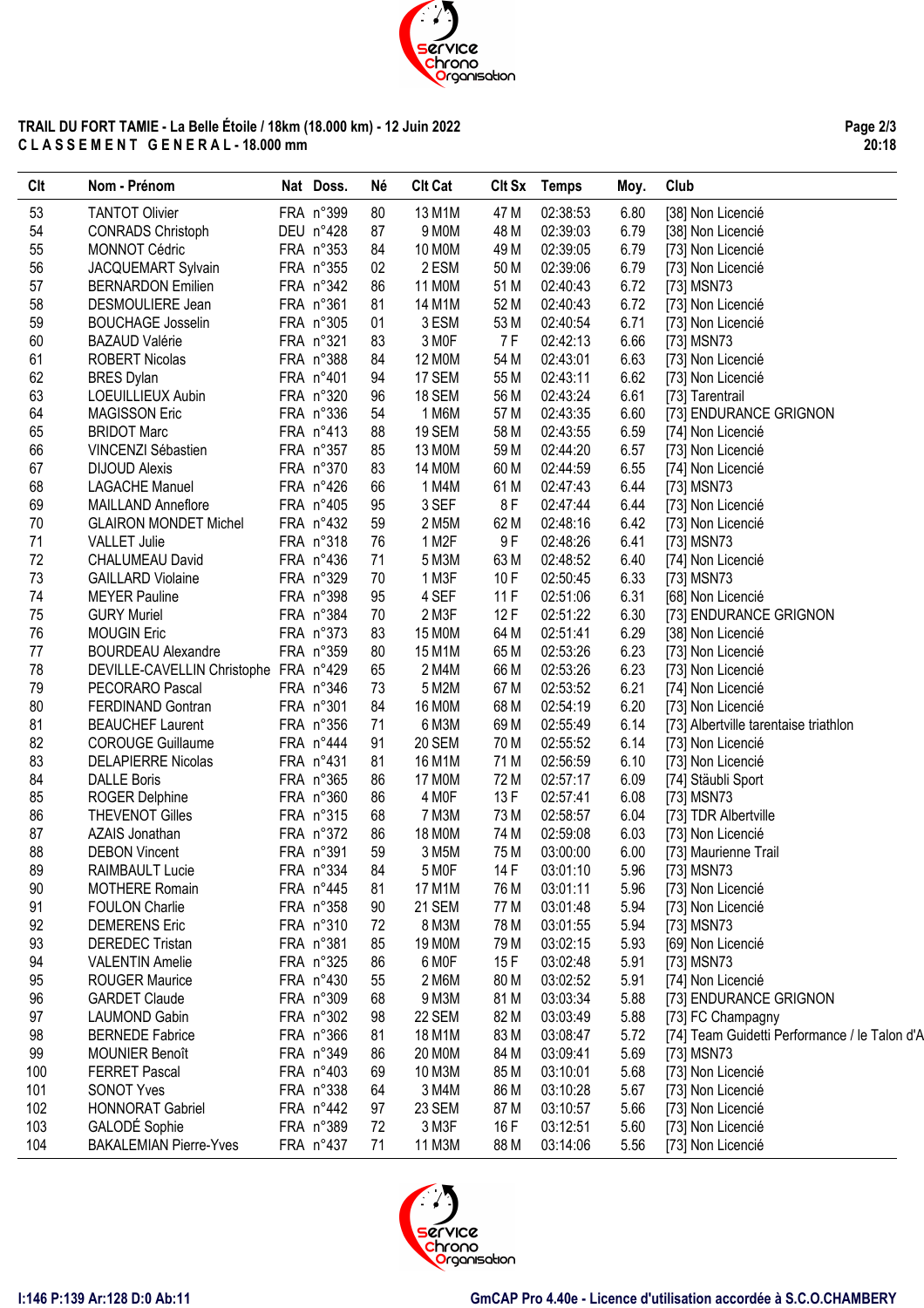

## **TRAIL DU FORT TAMIE - La Belle Étoile / 18km (18.000 km) - 12 Juin 2022 C L A S S E M E N T G E N E R A L - 18.000 mm**

**Page 3/3 20:18**

| Clt | Nom - Prénom                 | Nat Doss. | Né | <b>Clt Cat</b> | CIt Sx | <b>Temps</b> | Moy. | Club                   |
|-----|------------------------------|-----------|----|----------------|--------|--------------|------|------------------------|
| 105 | <b>ANTONIOTTI Lisa</b>       | FRA n°327 | 96 | 5 SEF          | 17F    | 03:16:11     | 5.51 | [73] Non Licencié      |
| 106 | <b>GARDETTE Jeremy</b>       | FRA n°303 | 96 | <b>24 SEM</b>  | 89 M   | 03:16:11     | 5.51 | [73] Non Licencié      |
| 107 | <b>BELLAN Steve</b>          | FRA n°380 | 81 | 19 M1M         | 90 M   | 03:18:40     | 5.44 | [74] Non Licencié      |
| 108 | <b>DURAND Maxime</b>         | FRA n°439 | 96 | <b>25 SEM</b>  | 91 M   | 03:18:54     | 5.43 | [73] Non Licencié      |
| 109 | <b>ARLAUT Sébastien</b>      | FRA n°368 | 73 | 6 M2M          | 92 M   | 03:21:17     | 5.37 | [73] MSN73             |
| 110 | MINJOZ Sephora               | FRA n°447 | 94 | 6 SEF          | 18 F   | 03:33:51     | 5.05 | [73] Non Licencié      |
| 111 | GARDET Jordan                | FRA n°397 | 96 | <b>26 SEM</b>  | 93 M   | 03:34:17     | 5.04 | [73] ENDURANCE GRIGNON |
| 112 | JACQUEMIN Richard            | FRA n°419 | 71 | 12 M3M         | 94 M   | 03:37:05     | 4.98 | [73] Non Licencié      |
| 113 | <b>HUBERT Christophe</b>     | FRA n°333 | 75 | 7 M2M          | 95 M   | 03:39:08     | 4.93 | [42] Non Licencié      |
| 114 | <b>GALLIEN Kevin</b>         | FRA n°425 | 93 | 27 SEM         | 96 M   | 03:39:08     | 4.93 | [73] Non Licencié      |
| 115 | <b>SAGARRUY Romain</b>       | FRA n°417 | 95 | 28 SEM         | 97 M   | 03:39:15     | 4.93 | [74] Non Licencié      |
| 116 | <b>HABERT Nicolas</b>        | FRA n°308 | 77 | 8 M2M          | 98 M   | 03:39:15     | 4.93 | [74] Non Licencié      |
| 117 | <b>CONRAD Patrick</b>        | FRA n°345 | 73 | 9 M2M          | 99 M   | 03:41:45     | 4.87 | [25] Non Licencié      |
| 118 | <b>CONRAD Fabienne</b>       | FRA n°364 | 80 | 2 M1F          | 19F    | 03:41:46     | 4.87 | [25] Non Licencié      |
| 119 | <b>GUINARD Patrick</b>       | FRA n°352 | 71 | 13 M3M         | 100 M  | 03:42:25     | 4.86 | [74] Non Licencié      |
| 120 | <b>BUSCHAUD Claire</b>       | FRA n°328 | 87 | 7 MOF          | 20 F   | 03:43:24     | 4.83 | [73] UNIPERF           |
| 121 | <b>MUGNIER Florian</b>       | FRA n°324 | 90 | <b>29 SEM</b>  | 101 M  | 03:43:24     | 4.83 | [73] UNIPERF           |
| 122 | <b>MARTIKAINEN Katariina</b> | FIN n°441 | 93 | 7 SEF          | 21F    | 03:43:26     | 4.83 | [25] Non Licencié      |
| 123 | <b>BEGAUD Laurene</b>        | FRA n°314 | 97 | 8 SEF          | 22 F   | 03:43:51     | 4.82 | [75] Non Licencié      |
| 124 | NIAMKE Michael               | FRA n°316 | 92 | 30 SEM         | 102 M  | 04:01:52     | 4.47 | [73] Non Licencié      |
| 125 | LEREGLE Jean-Luc             | FRA n°312 | 66 | 4 M4M          | 103 M  | 04:11:32     | 4.29 | [25] Non Licencié      |
| 126 | <b>SURIN Florence</b>        | FRA n°396 | 82 | 3 M1F          | 23 F   | 04:15:20     | 4.23 | [38] ALV               |
| 127 | <b>CAIANI Amandine</b>       | FRA n°369 | 83 | 8 MOF          | 24 F   | 04:15:20     | 4.23 | [38] Non Licencié      |
| 128 | <b>CELLIER Olivier</b>       | FRA n°418 | 72 | 14 M3M         | 104 M  | 04:36:03     | 3.91 | [73] endurance grignon |

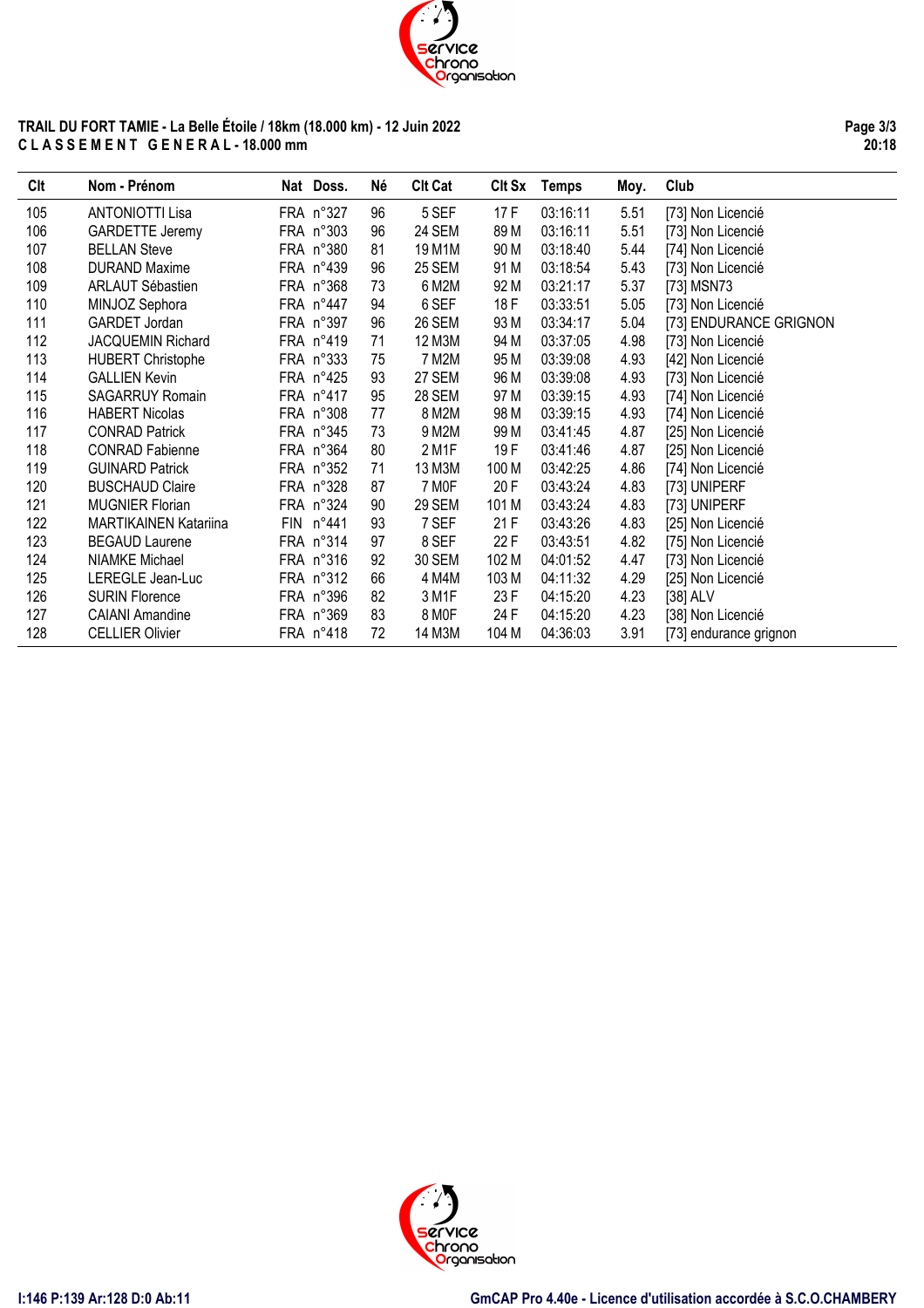

## **TRAIL DU FORT TAMIE - Le Tour du Fort / 9km (9.000 km) - 12 Juin 2022 C L A S S E M E N T G E N E R A L - 9.000 mm**

| Clt | Nom - Prénom                   | Nat Doss. | Né     | <b>Clt Cat</b> | Clt Sx          | Temps    | Moy.  | Club                                  |
|-----|--------------------------------|-----------|--------|----------------|-----------------|----------|-------|---------------------------------------|
| 1   | <b>SOUM Vivien</b>             | FRA n°261 | 85     | 1 MOM          | 1 M             | 00:51:47 | 10.43 | [73] Non Licencié                     |
| 2   | <b>TODOROFF Michael</b>        | FRA n°248 | 89     | 1 SEM          | 2M              | 00:52:05 | 10.37 | [38] Terre de running albertville     |
| 3   | <b>VINCENT Alexis</b>          | FRA n°193 | $00\,$ | 1 ESM          | 3M              | 00:52:27 | 10.30 | [73] Non Licencié                     |
| 4   | <b>CHATEL Pierre</b>           | FRA n°155 | 82     | 1 M1M          | 4 M             | 00:55:28 | 9.74  | [73] Team trail novalaise             |
| 5   | <b>HOFFMANN Esteban</b>        | FRA n°237 | 05     | 1 CAM          | 5 M             | 00:55:41 | 9.70  | [73] Non Licencié                     |
| 6   | <b>HUN Nicolas</b>             | FRA n°244 | 86     | 2 MOM          | 6 M             | 00:57:11 | 9.45  | [73] Non Licencié                     |
| 7   | <b>GOMERIEUX Eric</b>          | FRA n°188 | 73     | 1 M2M          | 7 M             | 00:58:02 | 9.31  | [73] UGINE RUNNING                    |
| 8   | POSSOZ Sylvain                 | FRA n°144 | 85     | 3 MOM          | 8 M             | 00:58:24 | 9.25  | [73] Non Licencié                     |
| 9   | <b>CHAVAGNAT Kévin</b>         | FRA n°127 | 99     | 2 SEM          | 9 M             | 00:58:24 | 9.25  | [73] Non Licencié                     |
| 10  | <b>WIT Frédéric</b>            | FRA n°207 | 76     | 2 M2M          | 10 M            | 00:58:29 | 9.23  | [73] Albertville Tarentaise Triathlon |
| 11  | <b>CERVELLIN Robin</b>         | FRA n°180 | 04     | 1 JUM          | 11 M            | 00:58:49 | 9.18  | [73] CAF albertville                  |
| 12  | LEFEBVRE Jean Claude           | FRA n°263 | 72     | 1 M3M          | 12 M            | 00:59:31 | 9.07  | [73] UOAT ALBERTVILLE                 |
| 13  | STADELWIESER Charles           | FRA n°217 | 87     | 4 MOM          | 13 M            | 00:59:38 | 9.06  | [73] Non Licencié                     |
| 14  | <b>DIETRE Jean-Baptiste</b>    | FRA n°257 | 87     | 5 M0M          | 14 M            | 00:59:44 | 9.04  | [74] Non Licencié                     |
| 15  | <b>DURAND Bernard</b>          | FRA n°196 | 89     | 3 SEM          | 15 M            | 01:00:35 | 8.91  | [12] Non Licencié                     |
| 16  | <b>REY Fernand</b>             | FRA n°203 | 61     | 1 M5M          | 16 M            | 01:01:02 | 8.85  | [73] Ugine                            |
| 17  | LASSIAZ Alexandre              | FRA n°220 | 98     | 4 SEM          | 17 M            | 01:02:05 | 8.70  | [73] Salon Triathlon                  |
| 18  | CARLE Odin                     | FRA n°197 | 05     | 2 CAM          | 18 M            | 01:02:13 | 8.68  | [73] Non Licencié                     |
| 19  | <b>FAVRE-BONTE Nathalie</b>    | FRA n°219 | 68     | 1 M3F          | 1F              | 01:02:14 | 8.68  | [73] Non Licencié                     |
| 20  | <b>LANARI Claire</b>           | FRA n°249 | 86     | 1 MOF          | 2F              | 01:02:15 | 8.68  | [73] Non Licencié                     |
| 21  | <b>BLANC Manu</b>              | FRA n°270 | 78     | 2 M1M          | 19 <sub>M</sub> | 01:02:34 | 8.63  | [73] Non Licencié                     |
| 22  | <b>REFFET Ludovic</b>          | FRA n°189 | 80     | 3 M1M          | 20 M            | 01:02:43 | 8.61  | [73] Non Licencié                     |
| 23  | <b>GAY Matthieu</b>            | FRA n°262 | 69     | 2 M3M          | 21 M            | 01:03:28 | 8.51  | [73] TOA                              |
| 24  | <b>GURY David</b>              | FRA n°205 | 70     | 3 M3M          | 22 M            | 01:04:04 | 8.43  | [73] ENDURANCE GRIGNON                |
| 25  | <b>MOLLE Pascal</b>            | FRA n°241 | 70     | 4 M3M          | 23 M            | 01:04:19 | 8.40  | [73] Non Licencié                     |
| 26  | <b>COMBET Solange</b>          | FRA n°162 | 96     | 1 SEF          | 3F              | 01:04:20 | 8.39  | [73] Non Licencié                     |
| 27  | SORISOLE Julie                 | FRA n°271 | 90     | 2 SEF          | 4F              | 01:05:03 | 8.30  | [73] MSN73                            |
| 28  | VANDEPUTTE Philippe            | FRA n°238 | 91     | 5 SEM          | 24 M            | 01:05:05 | 8.30  | [74] Non Licencié                     |
| 29  | <b>RUET Céline</b>             | FRA n°158 | 80     | 1 M1F          | 5F              | 01:05:37 | 8.23  | [73] ENDURANCE GRIGNON                |
| 30  | <b>FAVRE Pierre</b>            | FRA n°221 | $00\,$ | 2 ESM          | 25 M            | 01:06:41 | 8.10  | [74] Aucun                            |
| 31  | ZANNA Ophélie                  | FRA n°126 | 98     | 3 SEF          | 6F              | 01:06:44 | 8.09  | [73] Non Licencié                     |
| 32  | POULIN Lauriane                | FRA n°187 | 89     | 4 SEF          | 7 F             | 01:06:52 | 8.08  | [73] Non Licencié                     |
| 33  | LEFRANC Julien                 | FRA n°240 | 83     | 6 MOM          | 26 M            | 01:07:33 | 7.99  | [73] Non Licencié                     |
| 34  | <b>GRICOURT Douglas</b>        | FRA n°242 | 94     | 6 SEM          | 27 M            | 01:07:47 | 7.97  | [73] Non Licencié                     |
| 35  | <b>MAHLER Eric</b>             | FRA n°234 | 65     | 1 M4M          | 28 M            | 01:07:54 | 7.95  | [73] ENDURANCE GRIGNON                |
| 36  | LATHURAZ Veronique             | FRA n°269 | 68     | 2 M3F          | 8F              | 01:08:07 | 7.93  | [73] Meribel sport montagne           |
| 37  | <b>ROIG Franck</b>             | FRA n°259 | 78     | 4 M1M          | 29 M            | 01:08:09 | 7.92  | [73] Non Licencié                     |
| 38  | <b>DANHAIVE Frédéric</b>       | BEL n°208 | 79     | 5 M1M          | 30 M            | 01:08:42 | 7.86  | [73] Non Licencié                     |
| 39  | <b>WIT Rafael</b>              | FRA n°227 | 05     | 3 CAM          | 31 M            | 01:08:54 | 7.84  | [73] Albertville Tarentaise Triathlon |
| 40  | SOUDANT Cedric                 | FRA n°272 | 83     | 7 MOM          | 32 M            | 01:09:00 | 7.83  | Non Licencié                          |
| 41  | <b>CHAPITREAU Pierre-Louis</b> | FRA n°206 | 95     | 7 SEM          | 33 M            | 01:09:02 | 7.82  | [73] Non Licencié                     |
| 42  | <b>FONTAINE Lola</b>           | FRA n°181 | 03     | 1 JUF          | 9F              | 01:10:07 | 7.70  | [73] Non Licencié                     |
| 43  | REYNAUD Jérôme                 | FRA n°171 | 82     | 6 M1M          | 34 M            | 01:10:36 | 7.65  | [73] Non Licencié                     |
| 44  | <b>HANGARD Vincent</b>         | FRA n°235 | 96     | 8 SEM          | 35 M            | 01:10:39 | 7.64  | [73] Non Licencié                     |
| 45  | <b>MAUCORPS Claire</b>         | FRA n°239 | 95     | 5 SEF          | 10F             | 01:10:39 | 7.64  | [73] Non Licencié                     |
| 46  | <b>MANGANONI Fanny</b>         | FRA n°138 | 97     | 6 SEF          | 11F             | 01:11:22 | 7.57  | [73] Non Licencié                     |
| 47  | <b>SERVELLE Marion</b>         | FRA n°265 | 97     | 7 SEF          | 12F             | 01:11:27 | 7.56  | [73] Terre de Running                 |
| 48  | <b>CHANUT Marc</b>             | FRA n°156 | 66     | 2 M4M          | 36 M            | 01:11:41 | 7.53  | [73] Non Licencié                     |
| 49  | <b>MARTIN Pierre</b>           | FRA n°166 | 94     | 9 SEM          | 37 M            | 01:11:54 | 7.51  | [73] Non Licencié                     |
| 50  | <b>BUTTARELLO Anthony</b>      | FRA n°173 | 82     | 7 M1M          | 38 M            | 01:12:07 | 7.49  | [73] Non Licencié                     |
| 51  | <b>BERNADOU Charline</b>       | FRA n°211 | 04     | 2 JUF          | 13F             | 01:12:16 | 7.47  | [74] Non Licencié                     |
| 52  | <b>BERNADOU Eric</b>           | FRA n°151 | 73     | 3 M2M          | 39 M            | 01:12:17 | 7.47  | [74] Non Licencié                     |

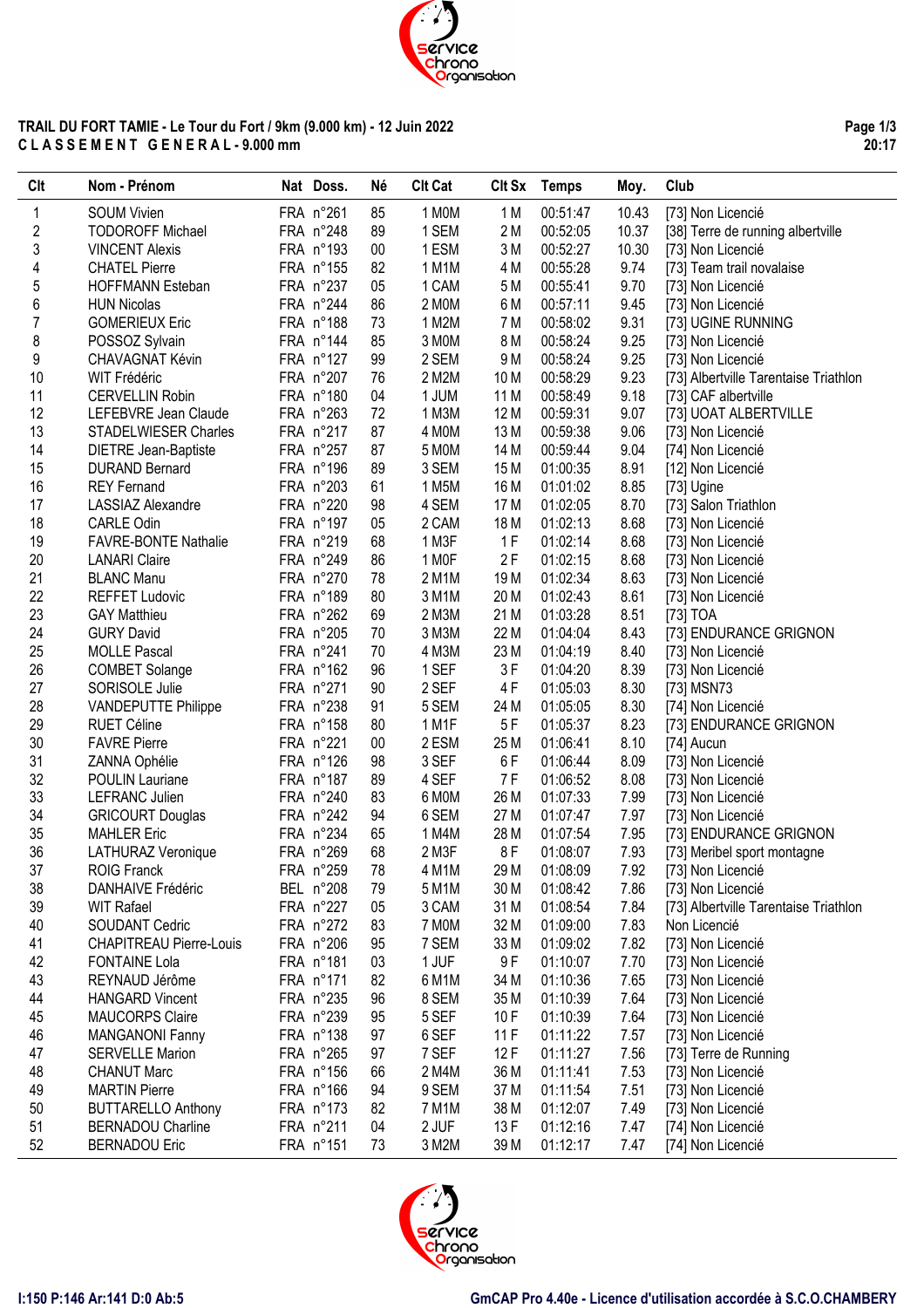

## **TRAIL DU FORT TAMIE - Le Tour du Fort / 9km (9.000 km) - 12 Juin 2022 C L A S S E M E N T G E N E R A L - 9.000 mm**

**Page 2/3 20:17**

| 53<br>FRA n°184<br>2 M1F<br>14 F<br>01:12:23<br><b>CURT Angélique</b><br>82<br>7.46<br>[74] Ugine running<br>54<br>FRA n°177<br>10 SEM<br>01:12:30<br>7.45<br>[73] Non Licencié<br><b>BALOCCO Nicolas</b><br>96<br>40 M<br>55<br>FRA n°185<br>01:13:02<br>7.39<br>80<br>8 M1M<br>41 M<br>[73] MSN73<br><b>LOUSTAU Frederic</b><br>56<br>8 SEF<br>7.39<br>FRA n°247<br>96<br>15F<br>01:13:03<br>[73] Non Licencié<br>LAMOTTE Léa<br>57<br>FRA n°267<br>7.36<br><b>BELLO Carine</b><br>77<br>1 M <sub>2</sub> F<br>16 F<br>01:13:20<br>[73] ENDURANCE GRIGNON<br>58<br>FRA n°264<br>1 CAF<br>01:13:34<br>LOOSEN Lea<br>05<br>17 F<br>7.34<br>[73] Non Licencié<br>59<br>FRA n°245<br>2 MOF<br>18 F<br>7.32<br><b>GABARD Delphine</b><br>85<br>01:13:47<br>[73] Non Licencié<br>60<br>FRA n°125<br>11 SEM<br>7.09<br><b>FELTER Franck</b><br>97<br>42 M<br>01:16:12<br>[73] TDR Albertville<br>61<br>FRA n°258<br>9 SEF<br>19F<br>7.04<br><b>FAIVRE Nolwenn</b><br>89<br>01:16:41<br>[73] N'Co<br>62<br><b>GROTTE Pierre-Emmanuel</b><br>FRA n°176<br>89<br>12 SEM<br>43 M<br>01:17:09<br>7.00<br>[74] Non Licencié<br>63<br>6.97<br><b>CHAMPION Maxime</b><br>FRA n°183<br>85<br>8 MOM<br>44 M<br>01:17:29<br>[73] Non Licencié<br>64<br>3 MOF<br>20F<br>6.97<br>FRA n°165<br>86<br>01:17:29<br><b>LEDUC Delphine</b><br>[73] Non Licencié<br>65<br>6.97<br><b>REYDET David</b><br>FRA n°254<br>89<br>13 SEM<br>45 M<br>01:17:30<br>[73] Non Licencié<br>66<br>6.92<br>FRA n°204<br>85<br>4 M <sub>OF</sub><br>21F<br>01:18:03<br>PHILIPPE Pauline<br>[73] MSN73<br>67<br>FRA n°141<br>14 SEM<br>6.90<br><b>CELIK Gokan</b><br>91<br>46 M<br>01:18:13<br>[73] Sans club<br>68<br>6.90<br>FRA n°194<br>69<br>01:18:14<br><b>GREGORIS Philippe</b><br>5 M3M<br>47 M<br>[73] UGINE RUNNING<br>69<br>62<br>1 M <sub>5</sub> F<br>22 F<br>6.90<br><b>DENOISIE Veronique</b><br>FRA n°143<br>01:18:15<br>[73] UGINE RUNNING<br>70<br>FRA n°175<br>96<br>6.90<br><b>BERLOT Nicolas</b><br><b>15 SEM</b><br>48 M<br>01:18:18<br>[73] Non Licencié<br>71<br>6.88<br>FRA n°236<br>52<br>1 M7M<br>01:18:28<br><b>GAUTHIER Jean-Louis</b><br>49 M<br>[73] Maurienne Canitrail<br>72<br>FRA n°256<br>74<br>2 M2F<br>23 F<br>01:18:36<br>6.87<br><b>CORNU Nathalie</b><br>[73] Albertville Tarentaise Triathlon<br>73<br>6.84<br>FRA n°212<br><b>10 SEF</b><br>24 F<br><b>BOUTON Camille</b><br>96<br>01:19:00<br>[73] EAC<br>74<br>FRA n°260<br>03<br>2 JUM<br>6.78<br><b>CLEMENTE Cyril</b><br>50 M<br>01:19:42<br>[73] Sans entraînement ??<br>75<br>FRA n°225<br>76<br>6.76<br><b>GOLFIER Fabrice</b><br>4 M2M<br>51 M<br>01:19:50<br>[73] Non Licencié<br>76<br>FRA n°243<br>94<br>25F<br>01:20:10<br>6.74<br>PARROUR Julie<br><b>11 SEF</b><br>[73] Non Licencié<br>77<br>FRA n°169<br>3 M2F<br>26 F<br>6.71<br>74<br>01:20:30<br>[73] Non Licencié<br><b>CLERC</b> Angélique<br>78<br>VIARD Hervé<br>FRA n°195<br>52 M<br>01:20:43<br>6.69<br><b>16 SEM</b><br>[73] Non Licencié<br>94<br>6.69<br>79<br><b>GUINET Arthur</b><br>FRA n°190<br>9 MOM<br>53 M<br>01:20:46<br>86<br>[74] Non Licencié<br>80<br>FRA n°146<br>27 F<br>01:21:15<br>6.65<br>90<br><b>12 SEF</b><br>[73] Non Licencié<br><b>COMBET Marie-Laure</b><br>81<br>01:21:19<br>6.64<br><b>PUEL Alain</b><br>FRA n°135<br>54<br>1 M6M<br>54 M<br>[38] AS PTT Grenoble<br>82<br>5 MOF<br>28 F<br>01:21:20<br>6.64<br><b>DIAS Lucia</b><br>FRA n°153<br>86<br>[73] Non Licencié<br>83<br>FRA n°230<br>6 M3M<br>01:21:24<br>6.63<br><b>BOUCHEHAM Azzedine</b><br>69<br>55 M<br>[73] Assur<br>6.62<br>84<br>FRA n°140<br>56 M<br>01:21:33<br><b>BRUNEAUX Pascal</b><br>63<br>3 M4M<br>[73] Ugine<br>85<br>13 SEF<br>29F<br>01:21:44<br>6.61<br>SIRAND Amelia<br>FRA n°266<br>91<br>[73] Non Licencié<br>86<br>30F<br>6.51<br>VELASQUEZ Samantha<br>FRA n°152<br>6 MOF<br>01:22:59<br>[38] Non Licencié<br>86<br>87<br>31 F<br>6.51<br><b>MOUTARD Marianne</b><br>FRA n°222<br><b>14 SEF</b><br>01:22:59<br>[69] Non Licencié<br>94<br>88<br>32 F<br>6.49<br><b>BIAT Marion</b><br>FRA n°170<br>83<br>7 MOF<br>01:23:13<br>[73] Non Licencié<br>89<br>88<br><b>15 SEF</b><br>33 F<br>01:23:44<br>6.45<br><b>SPINEDI Audrey</b><br>FRA n°123<br>[73] Non Licencié<br>90<br>FRA n°226<br><b>16 SEF</b><br>01:23:46<br>91<br>34 F<br>6.45<br><b>VIEIRA Anais</b><br>[73] Non Licencié<br>6.44<br>91<br><b>REBER Mathilde</b><br>FRA n°124<br><b>17 SEF</b><br>35 F<br>01:23:48<br>94<br>[73] Non Licencié<br>92<br>FRA n°213<br>3 M1F<br>6.43<br>81<br>36 F<br>01:24:00<br>[73] Non Licencié<br>GIRAUD Stéphanie<br>93<br>9 M1M<br>6.36<br><b>VACHEY Michael</b><br>FRA n°186<br>82<br>57 M<br>01:24:54<br>[73] Non Licencié<br>94<br>37F<br>6.28<br><b>FAVRE Fanny</b><br>FRA n°160<br>96<br><b>18 SEF</b><br>01:25:59<br>[73] Non Licencié<br>95<br>38F<br>6.28<br><b>THOUILLEUX Claudine</b><br>FRA n°130<br>96<br><b>19 SEF</b><br>01:26:00<br>[69] Non Licencié<br>96<br>8 MOF<br>39F<br>6.24<br><b>GRIFASI Priscillia</b><br>FRA n°157<br>86<br>01:26:29<br>[73] Non Licencié<br>97<br>6.23<br>FRA n°214<br>83<br>10 MOM<br>58 M<br>01:26:42<br>[73] Non Licencié<br><b>CIDRERA Nicolas</b><br>98<br>FRA n°167<br><b>20 SEF</b><br>40 F<br>6.23<br><b>MOLLE Sophie</b><br>91<br>01:26:42<br>[73] Non Licencié<br>99<br>6.19<br><b>RINGOT Prudence</b><br>FRA n°218<br>87<br>9 M <sub>OF</sub><br>41 F<br>01:27:15<br>[74] Les chamois du lac bleu<br>100<br>FRA n°215<br>01:27:45<br>6.15<br>ROSSET Sebastien<br>79<br>10 M1M<br>59 M<br>[73] Non Licencié<br>101<br>6.10<br>MIBORD Stéphanie<br>FRA n°149<br>84<br>10 MOF<br>42 F<br>01:28:36<br>[73] Non Licencié<br>102<br>6.10<br><b>GUESSOUM Marjorie</b><br>FRA n°132<br>21 SEF<br>43 F<br>01:28:36<br>89<br>[73] Non Licencié<br>103<br>6.07<br><b>BOUCHAGE Constance</b><br>FRA n°128<br>94<br>22 SEF<br>44 F<br>01:28:54<br>[73] Non Licencié<br>FRA n°129<br>05 | <b>CIt</b> | Nom - Prénom          | Nat Doss. | <b>Né</b> | <b>Clt Cat</b> |      | Clt Sx Temps | Moy. | Club     |
|-------------------------------------------------------------------------------------------------------------------------------------------------------------------------------------------------------------------------------------------------------------------------------------------------------------------------------------------------------------------------------------------------------------------------------------------------------------------------------------------------------------------------------------------------------------------------------------------------------------------------------------------------------------------------------------------------------------------------------------------------------------------------------------------------------------------------------------------------------------------------------------------------------------------------------------------------------------------------------------------------------------------------------------------------------------------------------------------------------------------------------------------------------------------------------------------------------------------------------------------------------------------------------------------------------------------------------------------------------------------------------------------------------------------------------------------------------------------------------------------------------------------------------------------------------------------------------------------------------------------------------------------------------------------------------------------------------------------------------------------------------------------------------------------------------------------------------------------------------------------------------------------------------------------------------------------------------------------------------------------------------------------------------------------------------------------------------------------------------------------------------------------------------------------------------------------------------------------------------------------------------------------------------------------------------------------------------------------------------------------------------------------------------------------------------------------------------------------------------------------------------------------------------------------------------------------------------------------------------------------------------------------------------------------------------------------------------------------------------------------------------------------------------------------------------------------------------------------------------------------------------------------------------------------------------------------------------------------------------------------------------------------------------------------------------------------------------------------------------------------------------------------------------------------------------------------------------------------------------------------------------------------------------------------------------------------------------------------------------------------------------------------------------------------------------------------------------------------------------------------------------------------------------------------------------------------------------------------------------------------------------------------------------------------------------------------------------------------------------------------------------------------------------------------------------------------------------------------------------------------------------------------------------------------------------------------------------------------------------------------------------------------------------------------------------------------------------------------------------------------------------------------------------------------------------------------------------------------------------------------------------------------------------------------------------------------------------------------------------------------------------------------------------------------------------------------------------------------------------------------------------------------------------------------------------------------------------------------------------------------------------------------------------------------------------------------------------------------------------------------------------------------------------------------------------------------------------------------------------------------------------------------------------------------------------------------------------------------------------------------------------------------------------------------------------------------------------------------------------------------------------------------------------------------------------------------------------------------------------------------------------------------------------------------------------------------------------------------------------------------------------------------------------------------------------------------------------------------------------------------------------------------------------------------------------------------------------------------------------------------------------------------------------------------------------------------------------------------------------------------------------------------------------------------------------------------------------------------------------------------------------|------------|-----------------------|-----------|-----------|----------------|------|--------------|------|----------|
|                                                                                                                                                                                                                                                                                                                                                                                                                                                                                                                                                                                                                                                                                                                                                                                                                                                                                                                                                                                                                                                                                                                                                                                                                                                                                                                                                                                                                                                                                                                                                                                                                                                                                                                                                                                                                                                                                                                                                                                                                                                                                                                                                                                                                                                                                                                                                                                                                                                                                                                                                                                                                                                                                                                                                                                                                                                                                                                                                                                                                                                                                                                                                                                                                                                                                                                                                                                                                                                                                                                                                                                                                                                                                                                                                                                                                                                                                                                                                                                                                                                                                                                                                                                                                                                                                                                                                                                                                                                                                                                                                                                                                                                                                                                                                                                                                                                                                                                                                                                                                                                                                                                                                                                                                                                                                                                                                                                                                                                                                                                                                                                                                                                                                                                                                                                                                                                                               |            |                       |           |           |                |      |              |      |          |
|                                                                                                                                                                                                                                                                                                                                                                                                                                                                                                                                                                                                                                                                                                                                                                                                                                                                                                                                                                                                                                                                                                                                                                                                                                                                                                                                                                                                                                                                                                                                                                                                                                                                                                                                                                                                                                                                                                                                                                                                                                                                                                                                                                                                                                                                                                                                                                                                                                                                                                                                                                                                                                                                                                                                                                                                                                                                                                                                                                                                                                                                                                                                                                                                                                                                                                                                                                                                                                                                                                                                                                                                                                                                                                                                                                                                                                                                                                                                                                                                                                                                                                                                                                                                                                                                                                                                                                                                                                                                                                                                                                                                                                                                                                                                                                                                                                                                                                                                                                                                                                                                                                                                                                                                                                                                                                                                                                                                                                                                                                                                                                                                                                                                                                                                                                                                                                                                               |            |                       |           |           |                |      |              |      |          |
|                                                                                                                                                                                                                                                                                                                                                                                                                                                                                                                                                                                                                                                                                                                                                                                                                                                                                                                                                                                                                                                                                                                                                                                                                                                                                                                                                                                                                                                                                                                                                                                                                                                                                                                                                                                                                                                                                                                                                                                                                                                                                                                                                                                                                                                                                                                                                                                                                                                                                                                                                                                                                                                                                                                                                                                                                                                                                                                                                                                                                                                                                                                                                                                                                                                                                                                                                                                                                                                                                                                                                                                                                                                                                                                                                                                                                                                                                                                                                                                                                                                                                                                                                                                                                                                                                                                                                                                                                                                                                                                                                                                                                                                                                                                                                                                                                                                                                                                                                                                                                                                                                                                                                                                                                                                                                                                                                                                                                                                                                                                                                                                                                                                                                                                                                                                                                                                                               |            |                       |           |           |                |      |              |      |          |
|                                                                                                                                                                                                                                                                                                                                                                                                                                                                                                                                                                                                                                                                                                                                                                                                                                                                                                                                                                                                                                                                                                                                                                                                                                                                                                                                                                                                                                                                                                                                                                                                                                                                                                                                                                                                                                                                                                                                                                                                                                                                                                                                                                                                                                                                                                                                                                                                                                                                                                                                                                                                                                                                                                                                                                                                                                                                                                                                                                                                                                                                                                                                                                                                                                                                                                                                                                                                                                                                                                                                                                                                                                                                                                                                                                                                                                                                                                                                                                                                                                                                                                                                                                                                                                                                                                                                                                                                                                                                                                                                                                                                                                                                                                                                                                                                                                                                                                                                                                                                                                                                                                                                                                                                                                                                                                                                                                                                                                                                                                                                                                                                                                                                                                                                                                                                                                                                               |            |                       |           |           |                |      |              |      |          |
|                                                                                                                                                                                                                                                                                                                                                                                                                                                                                                                                                                                                                                                                                                                                                                                                                                                                                                                                                                                                                                                                                                                                                                                                                                                                                                                                                                                                                                                                                                                                                                                                                                                                                                                                                                                                                                                                                                                                                                                                                                                                                                                                                                                                                                                                                                                                                                                                                                                                                                                                                                                                                                                                                                                                                                                                                                                                                                                                                                                                                                                                                                                                                                                                                                                                                                                                                                                                                                                                                                                                                                                                                                                                                                                                                                                                                                                                                                                                                                                                                                                                                                                                                                                                                                                                                                                                                                                                                                                                                                                                                                                                                                                                                                                                                                                                                                                                                                                                                                                                                                                                                                                                                                                                                                                                                                                                                                                                                                                                                                                                                                                                                                                                                                                                                                                                                                                                               |            |                       |           |           |                |      |              |      |          |
|                                                                                                                                                                                                                                                                                                                                                                                                                                                                                                                                                                                                                                                                                                                                                                                                                                                                                                                                                                                                                                                                                                                                                                                                                                                                                                                                                                                                                                                                                                                                                                                                                                                                                                                                                                                                                                                                                                                                                                                                                                                                                                                                                                                                                                                                                                                                                                                                                                                                                                                                                                                                                                                                                                                                                                                                                                                                                                                                                                                                                                                                                                                                                                                                                                                                                                                                                                                                                                                                                                                                                                                                                                                                                                                                                                                                                                                                                                                                                                                                                                                                                                                                                                                                                                                                                                                                                                                                                                                                                                                                                                                                                                                                                                                                                                                                                                                                                                                                                                                                                                                                                                                                                                                                                                                                                                                                                                                                                                                                                                                                                                                                                                                                                                                                                                                                                                                                               |            |                       |           |           |                |      |              |      |          |
|                                                                                                                                                                                                                                                                                                                                                                                                                                                                                                                                                                                                                                                                                                                                                                                                                                                                                                                                                                                                                                                                                                                                                                                                                                                                                                                                                                                                                                                                                                                                                                                                                                                                                                                                                                                                                                                                                                                                                                                                                                                                                                                                                                                                                                                                                                                                                                                                                                                                                                                                                                                                                                                                                                                                                                                                                                                                                                                                                                                                                                                                                                                                                                                                                                                                                                                                                                                                                                                                                                                                                                                                                                                                                                                                                                                                                                                                                                                                                                                                                                                                                                                                                                                                                                                                                                                                                                                                                                                                                                                                                                                                                                                                                                                                                                                                                                                                                                                                                                                                                                                                                                                                                                                                                                                                                                                                                                                                                                                                                                                                                                                                                                                                                                                                                                                                                                                                               |            |                       |           |           |                |      |              |      |          |
|                                                                                                                                                                                                                                                                                                                                                                                                                                                                                                                                                                                                                                                                                                                                                                                                                                                                                                                                                                                                                                                                                                                                                                                                                                                                                                                                                                                                                                                                                                                                                                                                                                                                                                                                                                                                                                                                                                                                                                                                                                                                                                                                                                                                                                                                                                                                                                                                                                                                                                                                                                                                                                                                                                                                                                                                                                                                                                                                                                                                                                                                                                                                                                                                                                                                                                                                                                                                                                                                                                                                                                                                                                                                                                                                                                                                                                                                                                                                                                                                                                                                                                                                                                                                                                                                                                                                                                                                                                                                                                                                                                                                                                                                                                                                                                                                                                                                                                                                                                                                                                                                                                                                                                                                                                                                                                                                                                                                                                                                                                                                                                                                                                                                                                                                                                                                                                                                               |            |                       |           |           |                |      |              |      |          |
|                                                                                                                                                                                                                                                                                                                                                                                                                                                                                                                                                                                                                                                                                                                                                                                                                                                                                                                                                                                                                                                                                                                                                                                                                                                                                                                                                                                                                                                                                                                                                                                                                                                                                                                                                                                                                                                                                                                                                                                                                                                                                                                                                                                                                                                                                                                                                                                                                                                                                                                                                                                                                                                                                                                                                                                                                                                                                                                                                                                                                                                                                                                                                                                                                                                                                                                                                                                                                                                                                                                                                                                                                                                                                                                                                                                                                                                                                                                                                                                                                                                                                                                                                                                                                                                                                                                                                                                                                                                                                                                                                                                                                                                                                                                                                                                                                                                                                                                                                                                                                                                                                                                                                                                                                                                                                                                                                                                                                                                                                                                                                                                                                                                                                                                                                                                                                                                                               |            |                       |           |           |                |      |              |      |          |
|                                                                                                                                                                                                                                                                                                                                                                                                                                                                                                                                                                                                                                                                                                                                                                                                                                                                                                                                                                                                                                                                                                                                                                                                                                                                                                                                                                                                                                                                                                                                                                                                                                                                                                                                                                                                                                                                                                                                                                                                                                                                                                                                                                                                                                                                                                                                                                                                                                                                                                                                                                                                                                                                                                                                                                                                                                                                                                                                                                                                                                                                                                                                                                                                                                                                                                                                                                                                                                                                                                                                                                                                                                                                                                                                                                                                                                                                                                                                                                                                                                                                                                                                                                                                                                                                                                                                                                                                                                                                                                                                                                                                                                                                                                                                                                                                                                                                                                                                                                                                                                                                                                                                                                                                                                                                                                                                                                                                                                                                                                                                                                                                                                                                                                                                                                                                                                                                               |            |                       |           |           |                |      |              |      |          |
|                                                                                                                                                                                                                                                                                                                                                                                                                                                                                                                                                                                                                                                                                                                                                                                                                                                                                                                                                                                                                                                                                                                                                                                                                                                                                                                                                                                                                                                                                                                                                                                                                                                                                                                                                                                                                                                                                                                                                                                                                                                                                                                                                                                                                                                                                                                                                                                                                                                                                                                                                                                                                                                                                                                                                                                                                                                                                                                                                                                                                                                                                                                                                                                                                                                                                                                                                                                                                                                                                                                                                                                                                                                                                                                                                                                                                                                                                                                                                                                                                                                                                                                                                                                                                                                                                                                                                                                                                                                                                                                                                                                                                                                                                                                                                                                                                                                                                                                                                                                                                                                                                                                                                                                                                                                                                                                                                                                                                                                                                                                                                                                                                                                                                                                                                                                                                                                                               |            |                       |           |           |                |      |              |      |          |
|                                                                                                                                                                                                                                                                                                                                                                                                                                                                                                                                                                                                                                                                                                                                                                                                                                                                                                                                                                                                                                                                                                                                                                                                                                                                                                                                                                                                                                                                                                                                                                                                                                                                                                                                                                                                                                                                                                                                                                                                                                                                                                                                                                                                                                                                                                                                                                                                                                                                                                                                                                                                                                                                                                                                                                                                                                                                                                                                                                                                                                                                                                                                                                                                                                                                                                                                                                                                                                                                                                                                                                                                                                                                                                                                                                                                                                                                                                                                                                                                                                                                                                                                                                                                                                                                                                                                                                                                                                                                                                                                                                                                                                                                                                                                                                                                                                                                                                                                                                                                                                                                                                                                                                                                                                                                                                                                                                                                                                                                                                                                                                                                                                                                                                                                                                                                                                                                               |            |                       |           |           |                |      |              |      |          |
|                                                                                                                                                                                                                                                                                                                                                                                                                                                                                                                                                                                                                                                                                                                                                                                                                                                                                                                                                                                                                                                                                                                                                                                                                                                                                                                                                                                                                                                                                                                                                                                                                                                                                                                                                                                                                                                                                                                                                                                                                                                                                                                                                                                                                                                                                                                                                                                                                                                                                                                                                                                                                                                                                                                                                                                                                                                                                                                                                                                                                                                                                                                                                                                                                                                                                                                                                                                                                                                                                                                                                                                                                                                                                                                                                                                                                                                                                                                                                                                                                                                                                                                                                                                                                                                                                                                                                                                                                                                                                                                                                                                                                                                                                                                                                                                                                                                                                                                                                                                                                                                                                                                                                                                                                                                                                                                                                                                                                                                                                                                                                                                                                                                                                                                                                                                                                                                                               |            |                       |           |           |                |      |              |      |          |
|                                                                                                                                                                                                                                                                                                                                                                                                                                                                                                                                                                                                                                                                                                                                                                                                                                                                                                                                                                                                                                                                                                                                                                                                                                                                                                                                                                                                                                                                                                                                                                                                                                                                                                                                                                                                                                                                                                                                                                                                                                                                                                                                                                                                                                                                                                                                                                                                                                                                                                                                                                                                                                                                                                                                                                                                                                                                                                                                                                                                                                                                                                                                                                                                                                                                                                                                                                                                                                                                                                                                                                                                                                                                                                                                                                                                                                                                                                                                                                                                                                                                                                                                                                                                                                                                                                                                                                                                                                                                                                                                                                                                                                                                                                                                                                                                                                                                                                                                                                                                                                                                                                                                                                                                                                                                                                                                                                                                                                                                                                                                                                                                                                                                                                                                                                                                                                                                               |            |                       |           |           |                |      |              |      |          |
|                                                                                                                                                                                                                                                                                                                                                                                                                                                                                                                                                                                                                                                                                                                                                                                                                                                                                                                                                                                                                                                                                                                                                                                                                                                                                                                                                                                                                                                                                                                                                                                                                                                                                                                                                                                                                                                                                                                                                                                                                                                                                                                                                                                                                                                                                                                                                                                                                                                                                                                                                                                                                                                                                                                                                                                                                                                                                                                                                                                                                                                                                                                                                                                                                                                                                                                                                                                                                                                                                                                                                                                                                                                                                                                                                                                                                                                                                                                                                                                                                                                                                                                                                                                                                                                                                                                                                                                                                                                                                                                                                                                                                                                                                                                                                                                                                                                                                                                                                                                                                                                                                                                                                                                                                                                                                                                                                                                                                                                                                                                                                                                                                                                                                                                                                                                                                                                                               |            |                       |           |           |                |      |              |      |          |
|                                                                                                                                                                                                                                                                                                                                                                                                                                                                                                                                                                                                                                                                                                                                                                                                                                                                                                                                                                                                                                                                                                                                                                                                                                                                                                                                                                                                                                                                                                                                                                                                                                                                                                                                                                                                                                                                                                                                                                                                                                                                                                                                                                                                                                                                                                                                                                                                                                                                                                                                                                                                                                                                                                                                                                                                                                                                                                                                                                                                                                                                                                                                                                                                                                                                                                                                                                                                                                                                                                                                                                                                                                                                                                                                                                                                                                                                                                                                                                                                                                                                                                                                                                                                                                                                                                                                                                                                                                                                                                                                                                                                                                                                                                                                                                                                                                                                                                                                                                                                                                                                                                                                                                                                                                                                                                                                                                                                                                                                                                                                                                                                                                                                                                                                                                                                                                                                               |            |                       |           |           |                |      |              |      |          |
|                                                                                                                                                                                                                                                                                                                                                                                                                                                                                                                                                                                                                                                                                                                                                                                                                                                                                                                                                                                                                                                                                                                                                                                                                                                                                                                                                                                                                                                                                                                                                                                                                                                                                                                                                                                                                                                                                                                                                                                                                                                                                                                                                                                                                                                                                                                                                                                                                                                                                                                                                                                                                                                                                                                                                                                                                                                                                                                                                                                                                                                                                                                                                                                                                                                                                                                                                                                                                                                                                                                                                                                                                                                                                                                                                                                                                                                                                                                                                                                                                                                                                                                                                                                                                                                                                                                                                                                                                                                                                                                                                                                                                                                                                                                                                                                                                                                                                                                                                                                                                                                                                                                                                                                                                                                                                                                                                                                                                                                                                                                                                                                                                                                                                                                                                                                                                                                                               |            |                       |           |           |                |      |              |      |          |
|                                                                                                                                                                                                                                                                                                                                                                                                                                                                                                                                                                                                                                                                                                                                                                                                                                                                                                                                                                                                                                                                                                                                                                                                                                                                                                                                                                                                                                                                                                                                                                                                                                                                                                                                                                                                                                                                                                                                                                                                                                                                                                                                                                                                                                                                                                                                                                                                                                                                                                                                                                                                                                                                                                                                                                                                                                                                                                                                                                                                                                                                                                                                                                                                                                                                                                                                                                                                                                                                                                                                                                                                                                                                                                                                                                                                                                                                                                                                                                                                                                                                                                                                                                                                                                                                                                                                                                                                                                                                                                                                                                                                                                                                                                                                                                                                                                                                                                                                                                                                                                                                                                                                                                                                                                                                                                                                                                                                                                                                                                                                                                                                                                                                                                                                                                                                                                                                               |            |                       |           |           |                |      |              |      |          |
|                                                                                                                                                                                                                                                                                                                                                                                                                                                                                                                                                                                                                                                                                                                                                                                                                                                                                                                                                                                                                                                                                                                                                                                                                                                                                                                                                                                                                                                                                                                                                                                                                                                                                                                                                                                                                                                                                                                                                                                                                                                                                                                                                                                                                                                                                                                                                                                                                                                                                                                                                                                                                                                                                                                                                                                                                                                                                                                                                                                                                                                                                                                                                                                                                                                                                                                                                                                                                                                                                                                                                                                                                                                                                                                                                                                                                                                                                                                                                                                                                                                                                                                                                                                                                                                                                                                                                                                                                                                                                                                                                                                                                                                                                                                                                                                                                                                                                                                                                                                                                                                                                                                                                                                                                                                                                                                                                                                                                                                                                                                                                                                                                                                                                                                                                                                                                                                                               |            |                       |           |           |                |      |              |      |          |
|                                                                                                                                                                                                                                                                                                                                                                                                                                                                                                                                                                                                                                                                                                                                                                                                                                                                                                                                                                                                                                                                                                                                                                                                                                                                                                                                                                                                                                                                                                                                                                                                                                                                                                                                                                                                                                                                                                                                                                                                                                                                                                                                                                                                                                                                                                                                                                                                                                                                                                                                                                                                                                                                                                                                                                                                                                                                                                                                                                                                                                                                                                                                                                                                                                                                                                                                                                                                                                                                                                                                                                                                                                                                                                                                                                                                                                                                                                                                                                                                                                                                                                                                                                                                                                                                                                                                                                                                                                                                                                                                                                                                                                                                                                                                                                                                                                                                                                                                                                                                                                                                                                                                                                                                                                                                                                                                                                                                                                                                                                                                                                                                                                                                                                                                                                                                                                                                               |            |                       |           |           |                |      |              |      |          |
|                                                                                                                                                                                                                                                                                                                                                                                                                                                                                                                                                                                                                                                                                                                                                                                                                                                                                                                                                                                                                                                                                                                                                                                                                                                                                                                                                                                                                                                                                                                                                                                                                                                                                                                                                                                                                                                                                                                                                                                                                                                                                                                                                                                                                                                                                                                                                                                                                                                                                                                                                                                                                                                                                                                                                                                                                                                                                                                                                                                                                                                                                                                                                                                                                                                                                                                                                                                                                                                                                                                                                                                                                                                                                                                                                                                                                                                                                                                                                                                                                                                                                                                                                                                                                                                                                                                                                                                                                                                                                                                                                                                                                                                                                                                                                                                                                                                                                                                                                                                                                                                                                                                                                                                                                                                                                                                                                                                                                                                                                                                                                                                                                                                                                                                                                                                                                                                                               |            |                       |           |           |                |      |              |      |          |
|                                                                                                                                                                                                                                                                                                                                                                                                                                                                                                                                                                                                                                                                                                                                                                                                                                                                                                                                                                                                                                                                                                                                                                                                                                                                                                                                                                                                                                                                                                                                                                                                                                                                                                                                                                                                                                                                                                                                                                                                                                                                                                                                                                                                                                                                                                                                                                                                                                                                                                                                                                                                                                                                                                                                                                                                                                                                                                                                                                                                                                                                                                                                                                                                                                                                                                                                                                                                                                                                                                                                                                                                                                                                                                                                                                                                                                                                                                                                                                                                                                                                                                                                                                                                                                                                                                                                                                                                                                                                                                                                                                                                                                                                                                                                                                                                                                                                                                                                                                                                                                                                                                                                                                                                                                                                                                                                                                                                                                                                                                                                                                                                                                                                                                                                                                                                                                                                               |            |                       |           |           |                |      |              |      |          |
|                                                                                                                                                                                                                                                                                                                                                                                                                                                                                                                                                                                                                                                                                                                                                                                                                                                                                                                                                                                                                                                                                                                                                                                                                                                                                                                                                                                                                                                                                                                                                                                                                                                                                                                                                                                                                                                                                                                                                                                                                                                                                                                                                                                                                                                                                                                                                                                                                                                                                                                                                                                                                                                                                                                                                                                                                                                                                                                                                                                                                                                                                                                                                                                                                                                                                                                                                                                                                                                                                                                                                                                                                                                                                                                                                                                                                                                                                                                                                                                                                                                                                                                                                                                                                                                                                                                                                                                                                                                                                                                                                                                                                                                                                                                                                                                                                                                                                                                                                                                                                                                                                                                                                                                                                                                                                                                                                                                                                                                                                                                                                                                                                                                                                                                                                                                                                                                                               |            |                       |           |           |                |      |              |      |          |
|                                                                                                                                                                                                                                                                                                                                                                                                                                                                                                                                                                                                                                                                                                                                                                                                                                                                                                                                                                                                                                                                                                                                                                                                                                                                                                                                                                                                                                                                                                                                                                                                                                                                                                                                                                                                                                                                                                                                                                                                                                                                                                                                                                                                                                                                                                                                                                                                                                                                                                                                                                                                                                                                                                                                                                                                                                                                                                                                                                                                                                                                                                                                                                                                                                                                                                                                                                                                                                                                                                                                                                                                                                                                                                                                                                                                                                                                                                                                                                                                                                                                                                                                                                                                                                                                                                                                                                                                                                                                                                                                                                                                                                                                                                                                                                                                                                                                                                                                                                                                                                                                                                                                                                                                                                                                                                                                                                                                                                                                                                                                                                                                                                                                                                                                                                                                                                                                               |            |                       |           |           |                |      |              |      |          |
|                                                                                                                                                                                                                                                                                                                                                                                                                                                                                                                                                                                                                                                                                                                                                                                                                                                                                                                                                                                                                                                                                                                                                                                                                                                                                                                                                                                                                                                                                                                                                                                                                                                                                                                                                                                                                                                                                                                                                                                                                                                                                                                                                                                                                                                                                                                                                                                                                                                                                                                                                                                                                                                                                                                                                                                                                                                                                                                                                                                                                                                                                                                                                                                                                                                                                                                                                                                                                                                                                                                                                                                                                                                                                                                                                                                                                                                                                                                                                                                                                                                                                                                                                                                                                                                                                                                                                                                                                                                                                                                                                                                                                                                                                                                                                                                                                                                                                                                                                                                                                                                                                                                                                                                                                                                                                                                                                                                                                                                                                                                                                                                                                                                                                                                                                                                                                                                                               |            |                       |           |           |                |      |              |      |          |
|                                                                                                                                                                                                                                                                                                                                                                                                                                                                                                                                                                                                                                                                                                                                                                                                                                                                                                                                                                                                                                                                                                                                                                                                                                                                                                                                                                                                                                                                                                                                                                                                                                                                                                                                                                                                                                                                                                                                                                                                                                                                                                                                                                                                                                                                                                                                                                                                                                                                                                                                                                                                                                                                                                                                                                                                                                                                                                                                                                                                                                                                                                                                                                                                                                                                                                                                                                                                                                                                                                                                                                                                                                                                                                                                                                                                                                                                                                                                                                                                                                                                                                                                                                                                                                                                                                                                                                                                                                                                                                                                                                                                                                                                                                                                                                                                                                                                                                                                                                                                                                                                                                                                                                                                                                                                                                                                                                                                                                                                                                                                                                                                                                                                                                                                                                                                                                                                               |            |                       |           |           |                |      |              |      |          |
|                                                                                                                                                                                                                                                                                                                                                                                                                                                                                                                                                                                                                                                                                                                                                                                                                                                                                                                                                                                                                                                                                                                                                                                                                                                                                                                                                                                                                                                                                                                                                                                                                                                                                                                                                                                                                                                                                                                                                                                                                                                                                                                                                                                                                                                                                                                                                                                                                                                                                                                                                                                                                                                                                                                                                                                                                                                                                                                                                                                                                                                                                                                                                                                                                                                                                                                                                                                                                                                                                                                                                                                                                                                                                                                                                                                                                                                                                                                                                                                                                                                                                                                                                                                                                                                                                                                                                                                                                                                                                                                                                                                                                                                                                                                                                                                                                                                                                                                                                                                                                                                                                                                                                                                                                                                                                                                                                                                                                                                                                                                                                                                                                                                                                                                                                                                                                                                                               |            |                       |           |           |                |      |              |      |          |
|                                                                                                                                                                                                                                                                                                                                                                                                                                                                                                                                                                                                                                                                                                                                                                                                                                                                                                                                                                                                                                                                                                                                                                                                                                                                                                                                                                                                                                                                                                                                                                                                                                                                                                                                                                                                                                                                                                                                                                                                                                                                                                                                                                                                                                                                                                                                                                                                                                                                                                                                                                                                                                                                                                                                                                                                                                                                                                                                                                                                                                                                                                                                                                                                                                                                                                                                                                                                                                                                                                                                                                                                                                                                                                                                                                                                                                                                                                                                                                                                                                                                                                                                                                                                                                                                                                                                                                                                                                                                                                                                                                                                                                                                                                                                                                                                                                                                                                                                                                                                                                                                                                                                                                                                                                                                                                                                                                                                                                                                                                                                                                                                                                                                                                                                                                                                                                                                               |            |                       |           |           |                |      |              |      |          |
|                                                                                                                                                                                                                                                                                                                                                                                                                                                                                                                                                                                                                                                                                                                                                                                                                                                                                                                                                                                                                                                                                                                                                                                                                                                                                                                                                                                                                                                                                                                                                                                                                                                                                                                                                                                                                                                                                                                                                                                                                                                                                                                                                                                                                                                                                                                                                                                                                                                                                                                                                                                                                                                                                                                                                                                                                                                                                                                                                                                                                                                                                                                                                                                                                                                                                                                                                                                                                                                                                                                                                                                                                                                                                                                                                                                                                                                                                                                                                                                                                                                                                                                                                                                                                                                                                                                                                                                                                                                                                                                                                                                                                                                                                                                                                                                                                                                                                                                                                                                                                                                                                                                                                                                                                                                                                                                                                                                                                                                                                                                                                                                                                                                                                                                                                                                                                                                                               |            |                       |           |           |                |      |              |      |          |
|                                                                                                                                                                                                                                                                                                                                                                                                                                                                                                                                                                                                                                                                                                                                                                                                                                                                                                                                                                                                                                                                                                                                                                                                                                                                                                                                                                                                                                                                                                                                                                                                                                                                                                                                                                                                                                                                                                                                                                                                                                                                                                                                                                                                                                                                                                                                                                                                                                                                                                                                                                                                                                                                                                                                                                                                                                                                                                                                                                                                                                                                                                                                                                                                                                                                                                                                                                                                                                                                                                                                                                                                                                                                                                                                                                                                                                                                                                                                                                                                                                                                                                                                                                                                                                                                                                                                                                                                                                                                                                                                                                                                                                                                                                                                                                                                                                                                                                                                                                                                                                                                                                                                                                                                                                                                                                                                                                                                                                                                                                                                                                                                                                                                                                                                                                                                                                                                               |            |                       |           |           |                |      |              |      |          |
|                                                                                                                                                                                                                                                                                                                                                                                                                                                                                                                                                                                                                                                                                                                                                                                                                                                                                                                                                                                                                                                                                                                                                                                                                                                                                                                                                                                                                                                                                                                                                                                                                                                                                                                                                                                                                                                                                                                                                                                                                                                                                                                                                                                                                                                                                                                                                                                                                                                                                                                                                                                                                                                                                                                                                                                                                                                                                                                                                                                                                                                                                                                                                                                                                                                                                                                                                                                                                                                                                                                                                                                                                                                                                                                                                                                                                                                                                                                                                                                                                                                                                                                                                                                                                                                                                                                                                                                                                                                                                                                                                                                                                                                                                                                                                                                                                                                                                                                                                                                                                                                                                                                                                                                                                                                                                                                                                                                                                                                                                                                                                                                                                                                                                                                                                                                                                                                                               |            |                       |           |           |                |      |              |      |          |
|                                                                                                                                                                                                                                                                                                                                                                                                                                                                                                                                                                                                                                                                                                                                                                                                                                                                                                                                                                                                                                                                                                                                                                                                                                                                                                                                                                                                                                                                                                                                                                                                                                                                                                                                                                                                                                                                                                                                                                                                                                                                                                                                                                                                                                                                                                                                                                                                                                                                                                                                                                                                                                                                                                                                                                                                                                                                                                                                                                                                                                                                                                                                                                                                                                                                                                                                                                                                                                                                                                                                                                                                                                                                                                                                                                                                                                                                                                                                                                                                                                                                                                                                                                                                                                                                                                                                                                                                                                                                                                                                                                                                                                                                                                                                                                                                                                                                                                                                                                                                                                                                                                                                                                                                                                                                                                                                                                                                                                                                                                                                                                                                                                                                                                                                                                                                                                                                               |            |                       |           |           |                |      |              |      |          |
|                                                                                                                                                                                                                                                                                                                                                                                                                                                                                                                                                                                                                                                                                                                                                                                                                                                                                                                                                                                                                                                                                                                                                                                                                                                                                                                                                                                                                                                                                                                                                                                                                                                                                                                                                                                                                                                                                                                                                                                                                                                                                                                                                                                                                                                                                                                                                                                                                                                                                                                                                                                                                                                                                                                                                                                                                                                                                                                                                                                                                                                                                                                                                                                                                                                                                                                                                                                                                                                                                                                                                                                                                                                                                                                                                                                                                                                                                                                                                                                                                                                                                                                                                                                                                                                                                                                                                                                                                                                                                                                                                                                                                                                                                                                                                                                                                                                                                                                                                                                                                                                                                                                                                                                                                                                                                                                                                                                                                                                                                                                                                                                                                                                                                                                                                                                                                                                                               |            |                       |           |           |                |      |              |      |          |
|                                                                                                                                                                                                                                                                                                                                                                                                                                                                                                                                                                                                                                                                                                                                                                                                                                                                                                                                                                                                                                                                                                                                                                                                                                                                                                                                                                                                                                                                                                                                                                                                                                                                                                                                                                                                                                                                                                                                                                                                                                                                                                                                                                                                                                                                                                                                                                                                                                                                                                                                                                                                                                                                                                                                                                                                                                                                                                                                                                                                                                                                                                                                                                                                                                                                                                                                                                                                                                                                                                                                                                                                                                                                                                                                                                                                                                                                                                                                                                                                                                                                                                                                                                                                                                                                                                                                                                                                                                                                                                                                                                                                                                                                                                                                                                                                                                                                                                                                                                                                                                                                                                                                                                                                                                                                                                                                                                                                                                                                                                                                                                                                                                                                                                                                                                                                                                                                               |            |                       |           |           |                |      |              |      |          |
|                                                                                                                                                                                                                                                                                                                                                                                                                                                                                                                                                                                                                                                                                                                                                                                                                                                                                                                                                                                                                                                                                                                                                                                                                                                                                                                                                                                                                                                                                                                                                                                                                                                                                                                                                                                                                                                                                                                                                                                                                                                                                                                                                                                                                                                                                                                                                                                                                                                                                                                                                                                                                                                                                                                                                                                                                                                                                                                                                                                                                                                                                                                                                                                                                                                                                                                                                                                                                                                                                                                                                                                                                                                                                                                                                                                                                                                                                                                                                                                                                                                                                                                                                                                                                                                                                                                                                                                                                                                                                                                                                                                                                                                                                                                                                                                                                                                                                                                                                                                                                                                                                                                                                                                                                                                                                                                                                                                                                                                                                                                                                                                                                                                                                                                                                                                                                                                                               |            |                       |           |           |                |      |              |      |          |
|                                                                                                                                                                                                                                                                                                                                                                                                                                                                                                                                                                                                                                                                                                                                                                                                                                                                                                                                                                                                                                                                                                                                                                                                                                                                                                                                                                                                                                                                                                                                                                                                                                                                                                                                                                                                                                                                                                                                                                                                                                                                                                                                                                                                                                                                                                                                                                                                                                                                                                                                                                                                                                                                                                                                                                                                                                                                                                                                                                                                                                                                                                                                                                                                                                                                                                                                                                                                                                                                                                                                                                                                                                                                                                                                                                                                                                                                                                                                                                                                                                                                                                                                                                                                                                                                                                                                                                                                                                                                                                                                                                                                                                                                                                                                                                                                                                                                                                                                                                                                                                                                                                                                                                                                                                                                                                                                                                                                                                                                                                                                                                                                                                                                                                                                                                                                                                                                               |            |                       |           |           |                |      |              |      |          |
|                                                                                                                                                                                                                                                                                                                                                                                                                                                                                                                                                                                                                                                                                                                                                                                                                                                                                                                                                                                                                                                                                                                                                                                                                                                                                                                                                                                                                                                                                                                                                                                                                                                                                                                                                                                                                                                                                                                                                                                                                                                                                                                                                                                                                                                                                                                                                                                                                                                                                                                                                                                                                                                                                                                                                                                                                                                                                                                                                                                                                                                                                                                                                                                                                                                                                                                                                                                                                                                                                                                                                                                                                                                                                                                                                                                                                                                                                                                                                                                                                                                                                                                                                                                                                                                                                                                                                                                                                                                                                                                                                                                                                                                                                                                                                                                                                                                                                                                                                                                                                                                                                                                                                                                                                                                                                                                                                                                                                                                                                                                                                                                                                                                                                                                                                                                                                                                                               |            |                       |           |           |                |      |              |      |          |
|                                                                                                                                                                                                                                                                                                                                                                                                                                                                                                                                                                                                                                                                                                                                                                                                                                                                                                                                                                                                                                                                                                                                                                                                                                                                                                                                                                                                                                                                                                                                                                                                                                                                                                                                                                                                                                                                                                                                                                                                                                                                                                                                                                                                                                                                                                                                                                                                                                                                                                                                                                                                                                                                                                                                                                                                                                                                                                                                                                                                                                                                                                                                                                                                                                                                                                                                                                                                                                                                                                                                                                                                                                                                                                                                                                                                                                                                                                                                                                                                                                                                                                                                                                                                                                                                                                                                                                                                                                                                                                                                                                                                                                                                                                                                                                                                                                                                                                                                                                                                                                                                                                                                                                                                                                                                                                                                                                                                                                                                                                                                                                                                                                                                                                                                                                                                                                                                               |            |                       |           |           |                |      |              |      |          |
|                                                                                                                                                                                                                                                                                                                                                                                                                                                                                                                                                                                                                                                                                                                                                                                                                                                                                                                                                                                                                                                                                                                                                                                                                                                                                                                                                                                                                                                                                                                                                                                                                                                                                                                                                                                                                                                                                                                                                                                                                                                                                                                                                                                                                                                                                                                                                                                                                                                                                                                                                                                                                                                                                                                                                                                                                                                                                                                                                                                                                                                                                                                                                                                                                                                                                                                                                                                                                                                                                                                                                                                                                                                                                                                                                                                                                                                                                                                                                                                                                                                                                                                                                                                                                                                                                                                                                                                                                                                                                                                                                                                                                                                                                                                                                                                                                                                                                                                                                                                                                                                                                                                                                                                                                                                                                                                                                                                                                                                                                                                                                                                                                                                                                                                                                                                                                                                                               |            |                       |           |           |                |      |              |      |          |
|                                                                                                                                                                                                                                                                                                                                                                                                                                                                                                                                                                                                                                                                                                                                                                                                                                                                                                                                                                                                                                                                                                                                                                                                                                                                                                                                                                                                                                                                                                                                                                                                                                                                                                                                                                                                                                                                                                                                                                                                                                                                                                                                                                                                                                                                                                                                                                                                                                                                                                                                                                                                                                                                                                                                                                                                                                                                                                                                                                                                                                                                                                                                                                                                                                                                                                                                                                                                                                                                                                                                                                                                                                                                                                                                                                                                                                                                                                                                                                                                                                                                                                                                                                                                                                                                                                                                                                                                                                                                                                                                                                                                                                                                                                                                                                                                                                                                                                                                                                                                                                                                                                                                                                                                                                                                                                                                                                                                                                                                                                                                                                                                                                                                                                                                                                                                                                                                               |            |                       |           |           |                |      |              |      |          |
|                                                                                                                                                                                                                                                                                                                                                                                                                                                                                                                                                                                                                                                                                                                                                                                                                                                                                                                                                                                                                                                                                                                                                                                                                                                                                                                                                                                                                                                                                                                                                                                                                                                                                                                                                                                                                                                                                                                                                                                                                                                                                                                                                                                                                                                                                                                                                                                                                                                                                                                                                                                                                                                                                                                                                                                                                                                                                                                                                                                                                                                                                                                                                                                                                                                                                                                                                                                                                                                                                                                                                                                                                                                                                                                                                                                                                                                                                                                                                                                                                                                                                                                                                                                                                                                                                                                                                                                                                                                                                                                                                                                                                                                                                                                                                                                                                                                                                                                                                                                                                                                                                                                                                                                                                                                                                                                                                                                                                                                                                                                                                                                                                                                                                                                                                                                                                                                                               |            |                       |           |           |                |      |              |      |          |
|                                                                                                                                                                                                                                                                                                                                                                                                                                                                                                                                                                                                                                                                                                                                                                                                                                                                                                                                                                                                                                                                                                                                                                                                                                                                                                                                                                                                                                                                                                                                                                                                                                                                                                                                                                                                                                                                                                                                                                                                                                                                                                                                                                                                                                                                                                                                                                                                                                                                                                                                                                                                                                                                                                                                                                                                                                                                                                                                                                                                                                                                                                                                                                                                                                                                                                                                                                                                                                                                                                                                                                                                                                                                                                                                                                                                                                                                                                                                                                                                                                                                                                                                                                                                                                                                                                                                                                                                                                                                                                                                                                                                                                                                                                                                                                                                                                                                                                                                                                                                                                                                                                                                                                                                                                                                                                                                                                                                                                                                                                                                                                                                                                                                                                                                                                                                                                                                               |            |                       |           |           |                |      |              |      |          |
|                                                                                                                                                                                                                                                                                                                                                                                                                                                                                                                                                                                                                                                                                                                                                                                                                                                                                                                                                                                                                                                                                                                                                                                                                                                                                                                                                                                                                                                                                                                                                                                                                                                                                                                                                                                                                                                                                                                                                                                                                                                                                                                                                                                                                                                                                                                                                                                                                                                                                                                                                                                                                                                                                                                                                                                                                                                                                                                                                                                                                                                                                                                                                                                                                                                                                                                                                                                                                                                                                                                                                                                                                                                                                                                                                                                                                                                                                                                                                                                                                                                                                                                                                                                                                                                                                                                                                                                                                                                                                                                                                                                                                                                                                                                                                                                                                                                                                                                                                                                                                                                                                                                                                                                                                                                                                                                                                                                                                                                                                                                                                                                                                                                                                                                                                                                                                                                                               |            |                       |           |           |                |      |              |      |          |
|                                                                                                                                                                                                                                                                                                                                                                                                                                                                                                                                                                                                                                                                                                                                                                                                                                                                                                                                                                                                                                                                                                                                                                                                                                                                                                                                                                                                                                                                                                                                                                                                                                                                                                                                                                                                                                                                                                                                                                                                                                                                                                                                                                                                                                                                                                                                                                                                                                                                                                                                                                                                                                                                                                                                                                                                                                                                                                                                                                                                                                                                                                                                                                                                                                                                                                                                                                                                                                                                                                                                                                                                                                                                                                                                                                                                                                                                                                                                                                                                                                                                                                                                                                                                                                                                                                                                                                                                                                                                                                                                                                                                                                                                                                                                                                                                                                                                                                                                                                                                                                                                                                                                                                                                                                                                                                                                                                                                                                                                                                                                                                                                                                                                                                                                                                                                                                                                               |            |                       |           |           |                |      |              |      |          |
|                                                                                                                                                                                                                                                                                                                                                                                                                                                                                                                                                                                                                                                                                                                                                                                                                                                                                                                                                                                                                                                                                                                                                                                                                                                                                                                                                                                                                                                                                                                                                                                                                                                                                                                                                                                                                                                                                                                                                                                                                                                                                                                                                                                                                                                                                                                                                                                                                                                                                                                                                                                                                                                                                                                                                                                                                                                                                                                                                                                                                                                                                                                                                                                                                                                                                                                                                                                                                                                                                                                                                                                                                                                                                                                                                                                                                                                                                                                                                                                                                                                                                                                                                                                                                                                                                                                                                                                                                                                                                                                                                                                                                                                                                                                                                                                                                                                                                                                                                                                                                                                                                                                                                                                                                                                                                                                                                                                                                                                                                                                                                                                                                                                                                                                                                                                                                                                                               |            |                       |           |           |                |      |              |      |          |
|                                                                                                                                                                                                                                                                                                                                                                                                                                                                                                                                                                                                                                                                                                                                                                                                                                                                                                                                                                                                                                                                                                                                                                                                                                                                                                                                                                                                                                                                                                                                                                                                                                                                                                                                                                                                                                                                                                                                                                                                                                                                                                                                                                                                                                                                                                                                                                                                                                                                                                                                                                                                                                                                                                                                                                                                                                                                                                                                                                                                                                                                                                                                                                                                                                                                                                                                                                                                                                                                                                                                                                                                                                                                                                                                                                                                                                                                                                                                                                                                                                                                                                                                                                                                                                                                                                                                                                                                                                                                                                                                                                                                                                                                                                                                                                                                                                                                                                                                                                                                                                                                                                                                                                                                                                                                                                                                                                                                                                                                                                                                                                                                                                                                                                                                                                                                                                                                               |            |                       |           |           |                |      |              |      |          |
|                                                                                                                                                                                                                                                                                                                                                                                                                                                                                                                                                                                                                                                                                                                                                                                                                                                                                                                                                                                                                                                                                                                                                                                                                                                                                                                                                                                                                                                                                                                                                                                                                                                                                                                                                                                                                                                                                                                                                                                                                                                                                                                                                                                                                                                                                                                                                                                                                                                                                                                                                                                                                                                                                                                                                                                                                                                                                                                                                                                                                                                                                                                                                                                                                                                                                                                                                                                                                                                                                                                                                                                                                                                                                                                                                                                                                                                                                                                                                                                                                                                                                                                                                                                                                                                                                                                                                                                                                                                                                                                                                                                                                                                                                                                                                                                                                                                                                                                                                                                                                                                                                                                                                                                                                                                                                                                                                                                                                                                                                                                                                                                                                                                                                                                                                                                                                                                                               |            |                       |           |           |                |      |              |      |          |
|                                                                                                                                                                                                                                                                                                                                                                                                                                                                                                                                                                                                                                                                                                                                                                                                                                                                                                                                                                                                                                                                                                                                                                                                                                                                                                                                                                                                                                                                                                                                                                                                                                                                                                                                                                                                                                                                                                                                                                                                                                                                                                                                                                                                                                                                                                                                                                                                                                                                                                                                                                                                                                                                                                                                                                                                                                                                                                                                                                                                                                                                                                                                                                                                                                                                                                                                                                                                                                                                                                                                                                                                                                                                                                                                                                                                                                                                                                                                                                                                                                                                                                                                                                                                                                                                                                                                                                                                                                                                                                                                                                                                                                                                                                                                                                                                                                                                                                                                                                                                                                                                                                                                                                                                                                                                                                                                                                                                                                                                                                                                                                                                                                                                                                                                                                                                                                                                               |            |                       |           |           |                |      |              |      |          |
|                                                                                                                                                                                                                                                                                                                                                                                                                                                                                                                                                                                                                                                                                                                                                                                                                                                                                                                                                                                                                                                                                                                                                                                                                                                                                                                                                                                                                                                                                                                                                                                                                                                                                                                                                                                                                                                                                                                                                                                                                                                                                                                                                                                                                                                                                                                                                                                                                                                                                                                                                                                                                                                                                                                                                                                                                                                                                                                                                                                                                                                                                                                                                                                                                                                                                                                                                                                                                                                                                                                                                                                                                                                                                                                                                                                                                                                                                                                                                                                                                                                                                                                                                                                                                                                                                                                                                                                                                                                                                                                                                                                                                                                                                                                                                                                                                                                                                                                                                                                                                                                                                                                                                                                                                                                                                                                                                                                                                                                                                                                                                                                                                                                                                                                                                                                                                                                                               |            |                       |           |           |                |      |              |      |          |
|                                                                                                                                                                                                                                                                                                                                                                                                                                                                                                                                                                                                                                                                                                                                                                                                                                                                                                                                                                                                                                                                                                                                                                                                                                                                                                                                                                                                                                                                                                                                                                                                                                                                                                                                                                                                                                                                                                                                                                                                                                                                                                                                                                                                                                                                                                                                                                                                                                                                                                                                                                                                                                                                                                                                                                                                                                                                                                                                                                                                                                                                                                                                                                                                                                                                                                                                                                                                                                                                                                                                                                                                                                                                                                                                                                                                                                                                                                                                                                                                                                                                                                                                                                                                                                                                                                                                                                                                                                                                                                                                                                                                                                                                                                                                                                                                                                                                                                                                                                                                                                                                                                                                                                                                                                                                                                                                                                                                                                                                                                                                                                                                                                                                                                                                                                                                                                                                               |            |                       |           |           |                |      |              |      |          |
|                                                                                                                                                                                                                                                                                                                                                                                                                                                                                                                                                                                                                                                                                                                                                                                                                                                                                                                                                                                                                                                                                                                                                                                                                                                                                                                                                                                                                                                                                                                                                                                                                                                                                                                                                                                                                                                                                                                                                                                                                                                                                                                                                                                                                                                                                                                                                                                                                                                                                                                                                                                                                                                                                                                                                                                                                                                                                                                                                                                                                                                                                                                                                                                                                                                                                                                                                                                                                                                                                                                                                                                                                                                                                                                                                                                                                                                                                                                                                                                                                                                                                                                                                                                                                                                                                                                                                                                                                                                                                                                                                                                                                                                                                                                                                                                                                                                                                                                                                                                                                                                                                                                                                                                                                                                                                                                                                                                                                                                                                                                                                                                                                                                                                                                                                                                                                                                                               |            |                       |           |           |                |      |              |      |          |
|                                                                                                                                                                                                                                                                                                                                                                                                                                                                                                                                                                                                                                                                                                                                                                                                                                                                                                                                                                                                                                                                                                                                                                                                                                                                                                                                                                                                                                                                                                                                                                                                                                                                                                                                                                                                                                                                                                                                                                                                                                                                                                                                                                                                                                                                                                                                                                                                                                                                                                                                                                                                                                                                                                                                                                                                                                                                                                                                                                                                                                                                                                                                                                                                                                                                                                                                                                                                                                                                                                                                                                                                                                                                                                                                                                                                                                                                                                                                                                                                                                                                                                                                                                                                                                                                                                                                                                                                                                                                                                                                                                                                                                                                                                                                                                                                                                                                                                                                                                                                                                                                                                                                                                                                                                                                                                                                                                                                                                                                                                                                                                                                                                                                                                                                                                                                                                                                               | 104        | <b>CHATEL Angelie</b> |           |           | 2 CAF          | 45 F | 01:29:17     | 6.05 | [73] EAC |